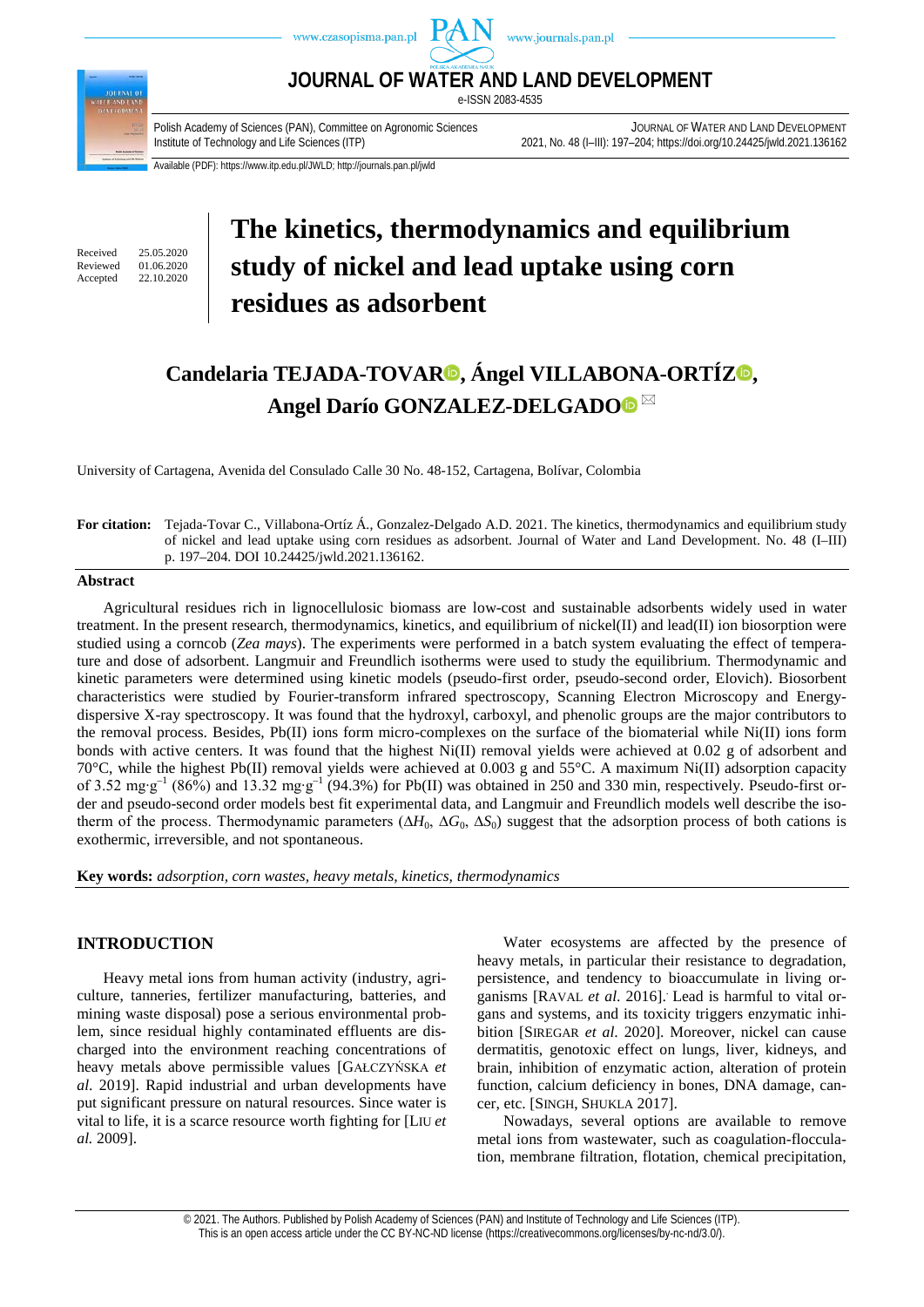and electrochemical precipitation [HERNÁNDEZ RODIGUEZ *et al.* 2018]. However, some of these methods produce large volumes of sludge, which increases the risk of metal ion leaching. Therefore, easy-to-operate, low cost and safe systems are needed to remove metal ions [YI *et al*. 2017]. Among available techniques, adsorption seems to be an attractive method to remove heavy metals from a solution [VALENCIA *et al*. 2019]. There is a growing interest in the development of adsorbents that meet requirements. These include an open-pore structure for fast kinetics, accessible adsorption sites, surface properties suitable for high adsorption capacity, simple synthesis, and low cost [DAI *et al*. 2018]. Heavy metals can also be immobilized through precipitation [SHI *et al*. 2019].

Biomasses have gain special interest due to their availability and potential characteristics [OUHIMMOU *et al*. 2019]. Biosorbents derived from biomass contribute to sustainable development, taking into account that the traditional supply chain has been replaced by a more environmentally friendly chain that ensures economic development, as well as environmental and social improvement [BABAZADEH *et al*. 2017]. Environmental uses of biosorbents depend mainly on their interaction with heavy metals. For instance, in water treatment, we may expect the presence of multiple contaminants in a solution and possible reuse of the adsorbent [SHEN *et al*. 2017]. Consequently, for their practical applications, it is crucial to identify mechanisms of interaction between the adsorbent and heavy metals.

This research attempted to evaluate the use of the corncob as an adsorbent, its thermodynamics, kinetics, and the balance of Ni(II) and Pb(II) adsorption. The bioadsorbent was characterized by the Fourier-transform infrared spectroscopy (FT-IR), Scanning Electron Microscopy (SEM), and Energy-dispersive X-ray spectroscopy (EDS), identifying functional groups involved in metal removal, morphology, composition, and mechanisms of metal removal. Adsorption tests were performed in a batch system, followed by the evaluation of temperature and adsorbent dose influence on the process.

#### **MATERIAL AND METHODS**

#### **MATERIALS AND EQUIPMENT**

Lead(II) nitrate  $(Pb(NO<sub>3</sub>)<sub>2</sub>)$  and nickel (II) sulphate (NiSO4) provided by Sigma Aldrich were used for the experimental development. Shaker incubator IN-666 from Gemmy industrial brand, Spectrophotometer IR Shimadzu IRAinfinity-1S, Electron Scanning Microscope JEOL Ltd. model JSM 6490-LV. All reagents used were of analytical grade.

## **EXPERIMENTAL DESIGN**

The design of continuous factor experiments on the central composite response surface (star) was used, as shown in Table 1 and developed with Statgraphics Centurion XVI.II.

#### **Table 1.** Experimental design

|                  |         | Range and level |      |      |     |           |  |
|------------------|---------|-----------------|------|------|-----|-----------|--|
| variables        | Unit    | $-\alpha$       |      |      |     | $+\alpha$ |  |
| Adsorbent amount |         | 0.0034          | 0.02 | 0.06 | 0.1 | 0.1166    |  |
| Temperature      | $\circ$ | 33.79           | 40   | 55   | 70  | 76.21     |  |

Source: own elaboration.

#### **ADSORBENT PREPARATION AND CHARACTERIZATION**

The corncob was collected fresh, washed and dried in an oven at 70°C for 24 hours until it formed a dry mass. Then, a particle size of the lignocellulosic material was reduced using a conventional grounder and sieve-meshed to 0.355 mm [ABDUL-HAMEED, AL JUBOURY 2020]. The resulting material was characterized before and after the adsorption process by SEM, EDS, and FTIR analyses to determine its morphology, composition, and functional groups present that could be involved in the removal process [MANIRETHAN *et al*. 2019].

#### **ADSORPTION TESTING**

For the adsorption tests, synthetic solutions of lead and nickel were prepared in concentrations of 29.35 mg⋅dm<sup>-3</sup>, using lead(II) nitrate and nickel(II) sulphate as reagents. The lead solution was adjusted to pH 5 and the nickel solution to pH 6, using NaOH and 1 M HCl. Solutions were mixed with the biomass at 200 rpm for 24 h, following the experimental design in Table 1. Optimal adsorption conditions were determined based on the results obtained [MANJULADEVI *et al*. 2018]. The final concentration at equilibrium was determined by the Atomic Absorption Spectroscopy (AA) at 232 and 217 nm for nickel and lead, respectively. Adsorption efficiency and capacity were determined by Equations (1) and (2):

$$
\%R = \frac{c_0 - c_f}{c_i} 100
$$
\n
$$
q_e = \frac{V(c_0 - c_f)}{m}
$$
\n(1)

Where:  $C_0$  = the initial concentration (mg⋅dm<sup>-3</sup>);  $C_f$  = the final concentration (mg⋅dm<sup>-3</sup>);  $V =$  volume (dm<sup>3</sup>);  $m =$  the mass of adsorbent (g);  $%R =$  the adsorption efficiency;  $q_e$  = the adsorption capacity of the adsorbent (mg⋅g<sup>-1</sup>).

The data statistical analysis was performed using Statgraphics Centurion XVI.II, analysis of variance (ANOVA), effect plots, standardized effect Pareto chart, to determine the incidence of evaluated variables and the percentage of lead and nickel adsorption.

#### **KINETICS AND ADSORPTION ISOTHERMS**

Under optimal conditions of temperature, particle size, and adsorbent dose that presented the highest percentage of removal for each metal and biomass, kinetic studies were performed by taking eight samples at different time intervals (0, 10, 30, 60, 180, 240, 300 and 1440 min) [ABDUL- -HAMEED, AL JUBOURY 2020]. Experimental kinetic data were adjusted to the pseudo-first order, pseudo-second or-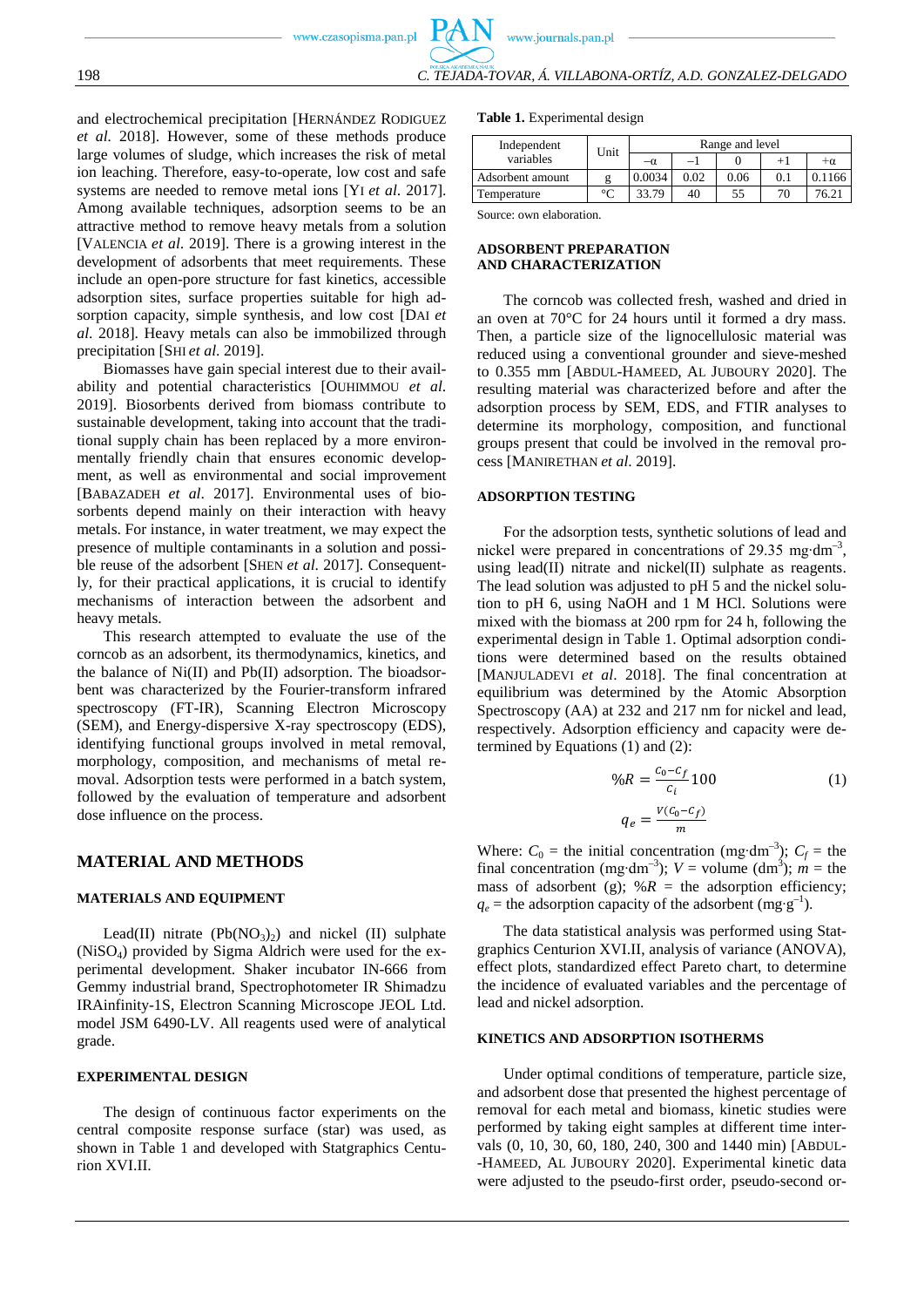der and Elovich models (Tab. 2) using the curve fitting tool of the Origin Pro 9® program. This helped to examine the lead and nickel adsorption with lemon peel and corncob over time and to determine the adsorption mechanism in each of these systems.

**Table 2.** Kinetic models of adsorption in the batch system

| Model                       | Equation                                                          | Parameters explanation                                                                                                                                                                                              |
|-----------------------------|-------------------------------------------------------------------|---------------------------------------------------------------------------------------------------------------------------------------------------------------------------------------------------------------------|
| Pseudo-<br>-first<br>order  | $q_t = q_e(1 + e^{-k_1t})$                                        | $q_t$ (mmol·g <sup>-1</sup> ): adsorption capacity at<br>time $t$<br>$q_e$ (mmol·g <sup>-1</sup> ): adsorption capacity at<br>the equilibrium<br>$k_1$ (min <sup>-1</sup> ): first order kinetic constant           |
| Pseudo-<br>-second<br>order | $q_t = \frac{1}{\frac{1}{k_2q_e^2} + \frac{t}{a_s}}$              | $k_2$ (g·mmol <sup>-1</sup> ·min <sup>-1</sup> ): kinetic constant<br>of pseudo-second order and the initial<br>adsorption rate<br>$q_e$ : adsorption capacity in equilibrium                                       |
| Elovich                     | $q_t = \frac{1}{\beta} \ln(\alpha \beta) + \frac{1}{\beta} \ln t$ | $\alpha$ (mmol·g <sup>-1</sup> ·min <sup>-1</sup> ): initial rate of<br>adsorption<br>$\beta$ (mmol·g <sup>-1</sup> ): related to the surface<br>area covered and the activation ener-<br>gy by chemical adsorption |

Source: own elaboration.

Adsorption isotherms were developed to describe the amount of nickel and lead in the equilibrium of the sorbate between solid and liquid phases. The experiments were conducted using different concentrations of lead (20, 40, 60, and 80 ppm) and nickel (5, 10, 15, and 20 ppm), with a single sample taken at the end of 24 hours. Langmuir and Freundlich models were used to adjust the data (Tab. 3).

**Table 3.** Adsorption isotherm models in the batch system

| Model                                  | Equation                                           | Parameters explanation                                                                                                                                                                                                                                                                           |
|----------------------------------------|----------------------------------------------------|--------------------------------------------------------------------------------------------------------------------------------------------------------------------------------------------------------------------------------------------------------------------------------------------------|
| Langmuir                               | $q_e = q_{\text{max}} \frac{K_L C_f}{1 + K_L C_f}$ | $q_e$ : adsorption capacity at the equilibrium<br>$C_f$ : remaining heavy metal concentration<br>in the solution.<br>$q_{\text{max}}$ : maximum adsorption capacity<br>$K_l$ : ratio of the adsorption/desorption rate                                                                           |
| Freundlich $q = K_F C_p^{\frac{1}{n}}$ |                                                    | q (mg·g <sup>-1</sup> ): adsorption capacity<br>$C_e$ (mg·dm <sup>-3</sup> ): concentration at the equi-<br>librium<br>$K_F$ (dm <sup>3</sup> ·mg <sup>-1</sup> ): parameter related to the<br>affinity of the bioadsorbent for metal ions<br>$n$ : parameter related to adsorption<br>intensity |

Source: own elaboration.







#### **THERMODYNAMIC PARAMETERS**

A thermodynamic study was conducted to understand the nature of the Ni(II) and Pb(II) adsorption process on the corncob. For this purpose, the change in Gibbs' standard free energy (Δ*G*°), standard enthalpy (Δ*H*°) and standard entropy (Δ*S*°) were calculated, according to Equations  $(2)-(6)$ .

$$
\Delta G^{\circ} = RT \ln k_c \tag{2}
$$

$$
\ln k_c = \frac{-\Delta H}{R \cdot T} + \frac{\Delta S^\circ}{R} \tag{3}
$$

$$
\Delta H^{\circ} = -m R \tag{4}
$$

$$
\Delta S^{\circ} = R b \tag{5}
$$

$$
k_c = \frac{q_e}{c_e} \tag{6}
$$

Where:  $k_c$  = the equilibrium constant;  $q_e$  = the equilibrium solid phase concentration (mg⋅g<sup>-1</sup>);  $C_e$  = the equilibrium concentration (mg⋅g<sup>-1</sup>); *R* = the ideal gas constant; *T* = the absolute temperature (K).

Δ*H*° and Δ*S*° are determined from the slope and the *y*-axis intercept of  $\ln k_c$  vs.  $T-1$ , respectively, following the van't Hoff graphical method.

# **RESULTS AND DISCUSSION**

## **ADSORBENT CHARACTERIZATION**

The corncob EDS spectrum shown in Figure 1a demonstrated that the predominant element in the biomass structure is carbon (59.62%), followed by oxygen (35.02%), due to the lignocellulosic nature of the material; the presence of materials in smaller proportion as Si, K and Sn was also found. After adsorption of  $Pb(II)$  and  $Ni(II)$  – Figures 1b and 1c, the presence of the metals on the surface of the adsorbent was evident. Meanwhile, C and O were the materials with the highest presence in the adsorbent, with a slight increase in their percentages in weight which can be attributed to the formation of links between ions and biomass.

Figure 2a presents the micrograph of the corncob before adsorption and exhibits a porous flaky irregular sur-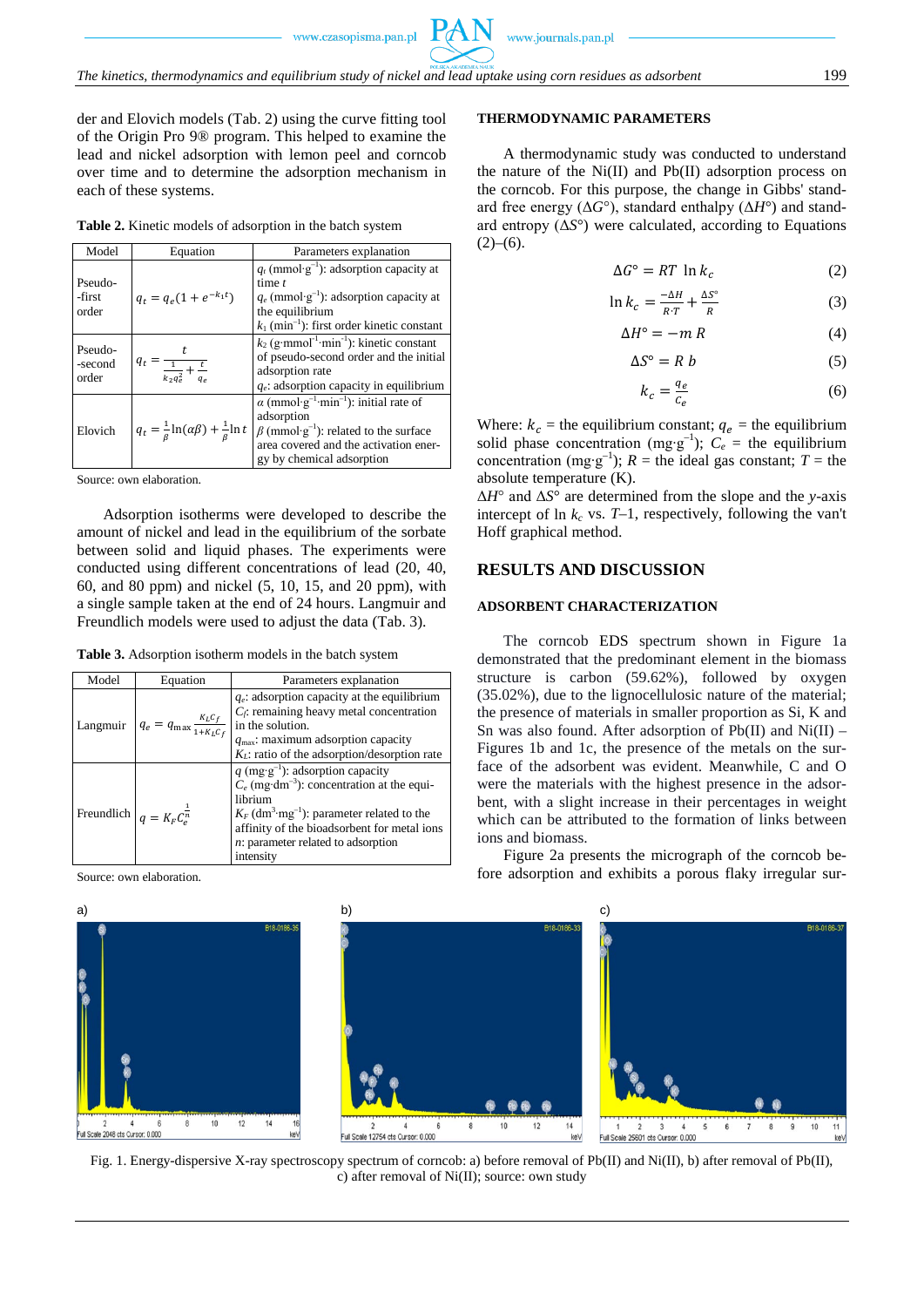www.journals.pan.pl



Fig. 2. Scanning electron microscope images of corncob: a) before removal of Pb(II) and Ni(II), b) after removal of Pb(II), c) after removal of Ni(II); source: own study

face, which promotes a better heterogeneous biosorption due to the large interface [PRADHAN *et al*. 2018]. From SEM microphotographs obtained after the adsorption process (Figs. 2b, c), it was observed that Pb(II) was adsorbed on the surface of the material with the ion agglomeration that is attributed to the formation of chelates by microcomplexity [TEJADA-TOVAR *et al*. 2019a]; it was found that the removal of Ni(II) in corn sludge occurs by electrostatic attraction forces between active centers and the ion.

Figure 3 illustrates the FTIR spectrum for the corncob before and after the adsorption process. The complexity of the lignocellulosic material was confirmed due to the various bands identified. Several peaks were identified at 3200–3500  $\text{cm}^{-1}$  (OH and secondary amines), 2927.94  $\text{cm}^{-1}$ (methoxy group),  $2500 \text{ cm}^{-1}$  (COOH),  $1650 \text{ cm}^{-1}$  (C=CC), 1000–1200  $\text{cm}^{-1}$  (alcohols), and 950  $\text{cm}^{-1}$  (C-N) [JOHARI *et al*. 2016]. After the metal adsorption process, changes were observed in width and amplitude of the bands:  $3390 \text{ cm}^{-1}$ (NH), 2361.19 cm<sup>-1</sup> (–C≡N), 1650 cm<sup>-1</sup> (C=C), 1120.66  $\text{cm}^{-1}$  (OH), and 1156.55  $\text{cm}^{-1}$  (sulphonamides) [ABDUL-HAMEED, AL JUBOURY 2020]; this can be explained by the formation of bonds between the Pb(II) and Ni(II) ions and the active centers of the material [TEJADA-TOVAR *et al*. 2019b].

#### **EFFECT OF TEMPERATURE AND DOSE OF ADSORBENT**

The amount of biosorbent used for adsorption studies is an important parameter which determines the potential of the biosorbent to remove metal ions at their given initial concentration [BUREVSKA *et al*. 2017]. Moreover, the influence of temperature on metal removal processes determines mechanisms that define and control the process [YIN *et al*. 2019]. The relationship between biosorbent dose, temperature, and the adsorption capacity of nickel(II) and lead(II) is shown in Table 4.

Figure 4 describes the effect of the adsorbent dose and temperature on the percentage of nickel adsorption on corn silage. It is observed that higher temperature results in lower adsorption, which is expected to be exothermic [CHERIK, LOUHAB 2018]; moreover, higher adsorbent dose results in better nickel adsorption because higher adsorbent amount increases the availability of active sites available for metal removal [IBISI, ASOLUKA 2018].

Figure 5 presents the lead adsorption efficiency depending on temperature and adsorbent dose; it is observed that the removal efficiency increases gradually with temperature and adsorbent dose, and the removal is the lowest



Fig. 3. The infrared spectrum of corncob before and after adsorption; source: own study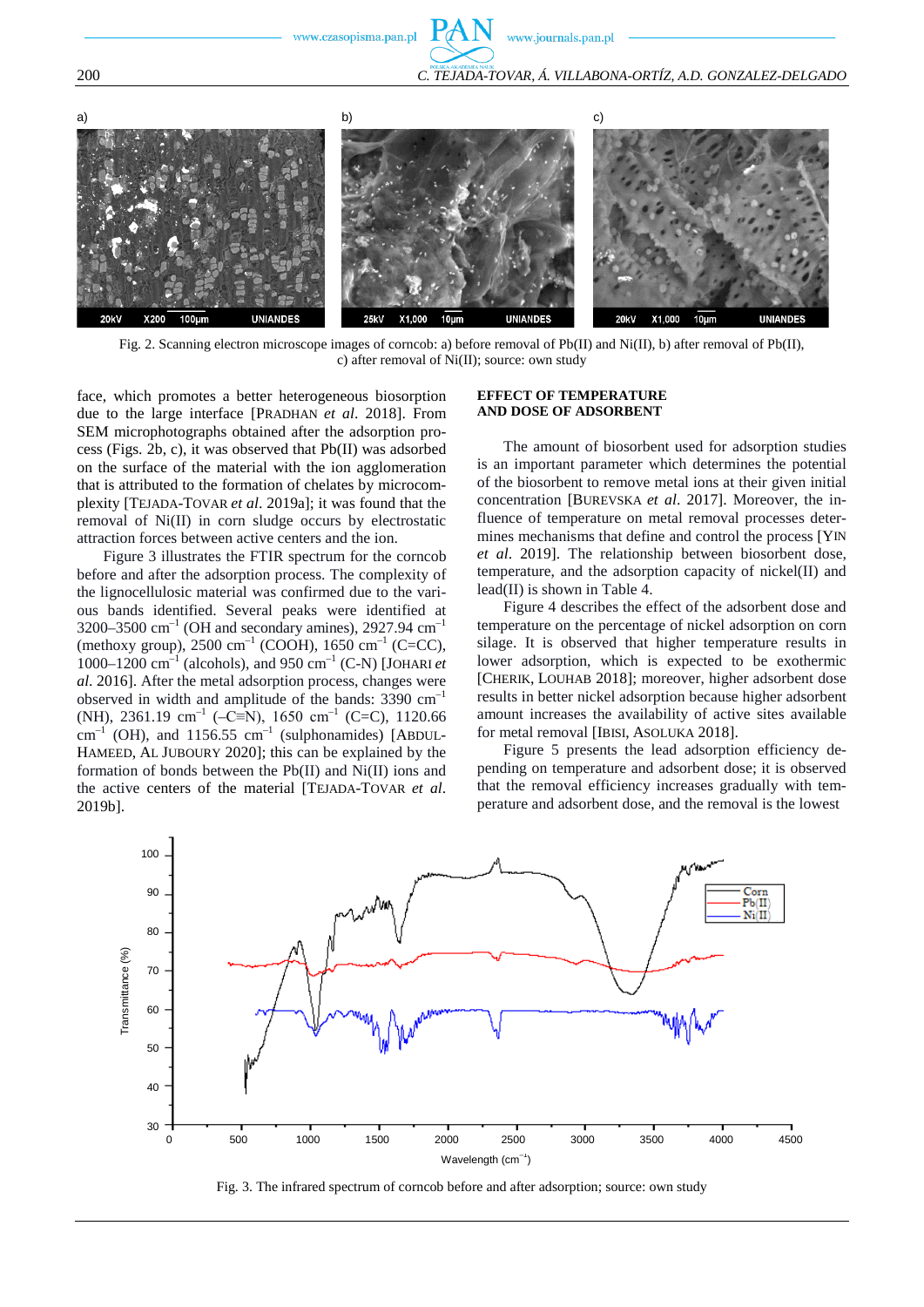**Table 4.** Adsorption capacity of lead(II) and nickel(II) at different adsorbent dosage and temperature

| Adsorbent amount | Temperature   | Adsorption capacity q (mg·g <sup>-1</sup> ) |         |  |  |
|------------------|---------------|---------------------------------------------|---------|--|--|
| (g)              | $^{\circ}$ C) | Pb(II)                                      | Ni(II)  |  |  |
| 0.06             | 33.79         | 15.9298                                     | 3.6519  |  |  |
| 0.1              | 40            | 8.4991                                      | 1.2926  |  |  |
| 0.02             | 40            | 41.9664                                     | 10.7959 |  |  |
| 0.06             | 55            | 17.1369                                     | 3.7323  |  |  |
| 0.003            | 55            | 305.5055                                    | 61.7968 |  |  |
| 0.116            | 55            | 8.7629                                      | 1.9421  |  |  |
| 0.02             | 70            | 44.0669                                     | 8.5639  |  |  |
| 0.1              | 70            | 9.9180                                      | 1.9409  |  |  |
| 0.06             | 76.21         | 15.5909                                     | 3.2783  |  |  |

Source: own study.



Fig. 4. Effect of temperature and adsorbent dose on nickel(II) adsorption; source: own study 



Fig. 5. Effect of temperature and dosage of adsorbent on lead(II) adsorption; source: own study

at low temperature and adsorbent dose. However, maximum adsorption occurs at the intermediate points of temperature and adsorbent dose, because temperature affects adsorption equilibrium. Higher temperatures tend to improve adsorption capacity and facilitate porous diffusion in adsorbent materials [HERNÁNDEZ RODIGUEZ *et al*. 2018].

**Table 5.** Analysis of variance for lead(II) and nickel(II) adsorption

Figure 6a presents the Pareto chart for the process of extracting nickel from corncobs; it is observed that temperature had a negative impact on the adsorption capacity of the system, while the adsorbent dose had a positive effect. Figure 6b illustrates the Pareto diagram for lead removal; it is observed that temperature and adsorbent dose, in the ranges evaluated, had no significant effect on adsorption in the system.



Fig. 6. Pareto diagram for the adsorption of investigated heavy metals on corncob: a) nickel, b) lead; source: own study

The analysis of variance (Tab. 5) indicates the numerical significance of independent variables within the ranges evaluated on the nickel and lead removal process with a *P*-value lower than 0.05, which corroborates the findings of the Pareto chart in Figure 6.

According to the analysis of variance (ANOVA) shown in Table 5, the statistical significance of the adjusted equation was estimated by the established variance ratio and the determination coefficients  $(R^2)$ . The ANOVA regression coefficients of the model obtained with the Stat graphics Centuryon software showed that the quadratic fitted equations (Eqs. 7, 8) had statistical significance for the removal of nickel(II), as clearly seen in the value of

|                     |                   |    | Ni(II)      |                |         | Pb(II)            |    |             |                |         |
|---------------------|-------------------|----|-------------|----------------|---------|-------------------|----|-------------|----------------|---------|
| Source              | sum of<br>squares | df | mean square | <i>F</i> ratio | P value | sum of<br>squares | df | mean square | <i>F</i> ratio | P value |
| A: temperature      | 180.5060          |    | 180.5060    | 16.70          | 0.0150  | 28.2522           |    | 28.2522     | 0.85           | 0.4080  |
| B: adsorbent dosage | 124.4620          |    | 124.4620    | 11.51          | 0.0274  | 80.2190           |    | 80.2190     | 2.42           | 0.1946  |
| AA                  | 49.3199           |    | 49.3199     | 4.56           | 0.0995  | 142.0030          |    | 142.0030    | 4.29           | 0.1072  |
| AB                  | 2.6050            |    | 2.6050      | 0.24           | 0.6492  | 23.2420           |    | 23.2420     | 0.70           | 0.4493  |
| <b>BB</b>           | 63.3334           |    | 63.3334     | 5.86           | 0.0727  | 94.8552           |    | 94.8552     | 2.86           | 0.1658  |
| Total error         | 43.2385           | 4  | 10.8096     |                |         | 132.4870          |    | 33.1218     |                |         |

Explanations:  $df =$  degrees of freedom,  $F =$  F statistic,  $P =$  probability value. Source: own study.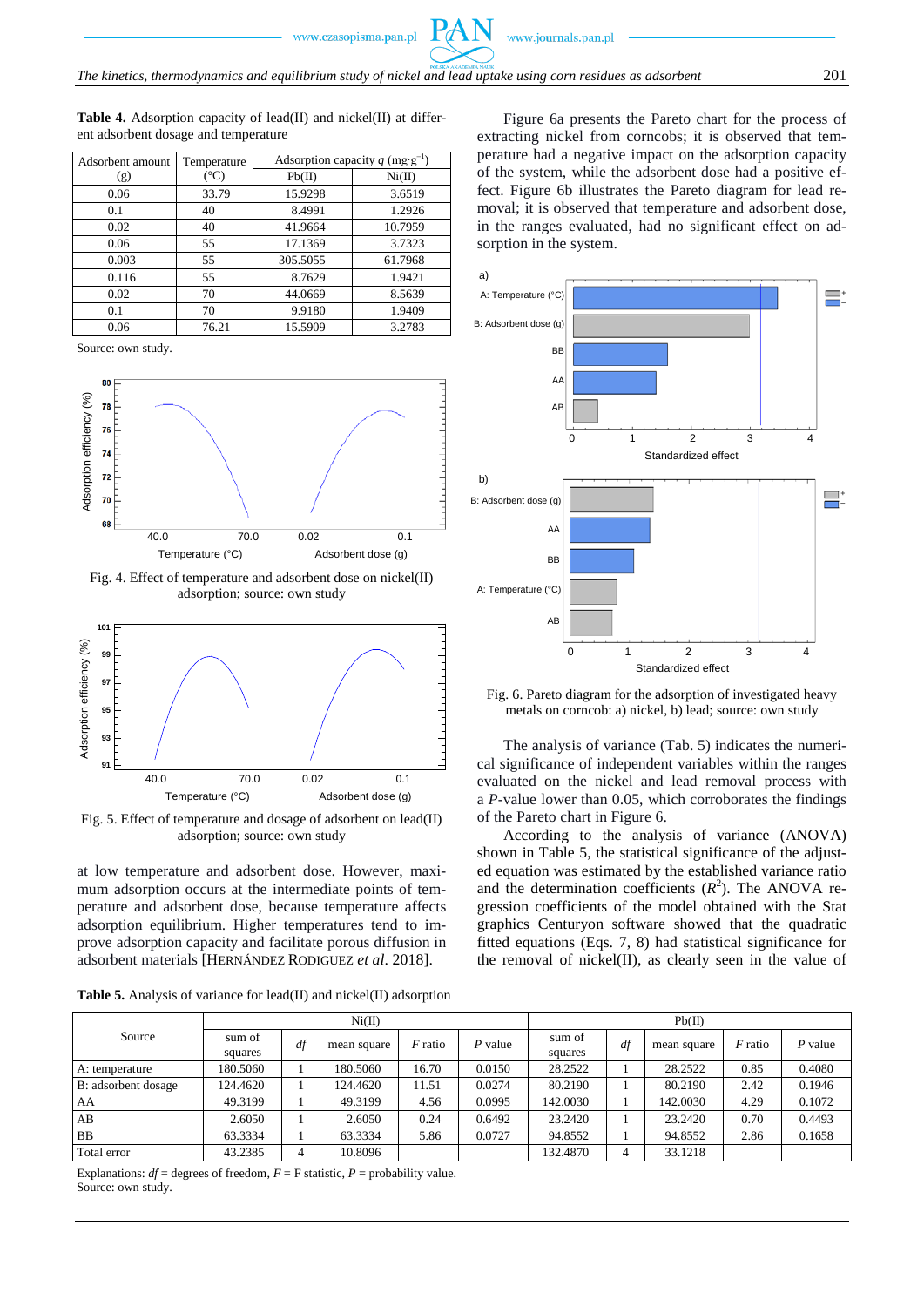www.journals.pan.pl

that the estimated value is large enough to validate a very high order of acceptability for the quadratic statistical model [BARDESTANI *et al.* 2019]. The  $R^2$  was higher than 90% for the two metals, it showed that the variability of the adsorption could be explained by the model, with the coherence between experimental and predicted values significant for the process [KAPLAN INCE *et al*. 2017]. As a result, optimal values of the independent parameters of adsorbent dose 0.003 g and temperature 55°C were observed. Under these conditions, it was predicted that the maximum Ni(II) adsorption would be 65 mg⋅g<sup>-1</sup> and for Pb(II) 325,553 mg∙g<sup>-1</sup>.

$$
Pb(II) adsorption = 17.6829 + 7.7531x1 -5625.71x2 - 0.0701x12 - 0.284x1x2 + 34321.6x22 (7)
$$

Ni(II) adsorption =  $10.256 + 1.4445x_1 - 1210.71x_2$  $0.0139x_1^2 + 1.2001x_1x_2 + 6914.85x_2^2$  $(8)$ 

Where:  $x_1$  = the temperature (°C);  $x_2$  = adsorbent dosage (g).

#### **ADSORPTION KINETICS**

Figure 7 shows the experimental data that fit into to the pseudo-first order, pseudo-second order, and Elovich kinetic models used to determine steps that control the process. Based on the adjustment, it can be established that the first and second order models best describe the nickel and lead removal data with  $R^2$  0.994 and 0.999, respectively.

Figure 7 shows that the adsorption of both ions is very fast in the initial stages of the process, and from the 60th minute, it gradually decreases until equilibrium. This suggests that the availability of active sites in the biomass has been reduced. The fitting to the pseudo-first order model establishes that the adsorption rate depends on a mechanism operating at an active site on the biomass surface [ABDUL-HAMEED, AL JUBOURY 2020]. Moreover, the pseudo-second order model states that the mechanism that the controlled adsorption is chemical, so the rate of adsorption is limited by valence forces from the exchange of electrons between the adsorbate and the adsorbent [CHEN *et al*. 2018].

Table 6 depicts the adjustment parameters of the kinetic models for the adsorption of nickel(II) and lead(II) on the corncob; it is established that the theoretical adsorption capacity (*qe*) is correlated with data obtained experimentally (3.52 mg⋅g<sup>-1</sup> for nickel and 13.32 mg⋅g<sup>-1</sup> for lead).

**Table 6.** Adjusting parameters of the kinetic models of nickel(II) and lead(II) adsorption

| Model                  | Parameter                                         | Ni(II)     | Pb(II)       |  |
|------------------------|---------------------------------------------------|------------|--------------|--|
| Pseudo-first<br>order  | $q_e$ (mg·g <sup>-1</sup> )                       | 3.5055     | 13.2091      |  |
|                        | $k_1$ (min <sup>-1</sup> )                        | 91.64897   | 0.5408       |  |
|                        | $R^2$                                             | 0.9994     | 0.9996       |  |
| Pseudo-second<br>order | $q_e$ (mg·g <sup>-1</sup> )                       | 3.5055     | 13.2042      |  |
|                        | $k_2$ (g·mg <sup>-1</sup> ·min <sup>-1</sup> )    | $3.11E+13$ | 8.5839       |  |
|                        | $R^2$                                             | 0.9994     | 0.9996       |  |
|                        | $\alpha$ (g·mg <sup>-1</sup> ·min <sup>-1</sup> ) | 3.653544   | $1.41E + 43$ |  |
| Elovich                | $(g \cdot mg^{-1})$                               | 31.621     | 8.04733      |  |
|                        | $R^2$                                             | 0.996      | 0.997        |  |

Explanations:  $q_e$  = adsorption capacity at the equilibrium,  $k_1$  = first order kinetic constant,  $R^2$  = determination coefficient,  $\alpha$  = initial rate of adsorption,  $\beta$  = related to the surface area covered and the activation energy of chemical adsorption. Source: own study.

#### **ADSORPTION ISOTHERMS**

Adsorption isotherms describe the concentration dependence of the degree of adsorption at a constant temperature, and the nature of the binding forces between the adsorbate and the adsorbent, such as physical or chemical forces [NASEEM *et al*. 2019]. The equilibrium data for nickel and lead have been fitted to Langmuir and Freundlich isotherm models and are presented in Figure 8, at the optimum condition of temperature, adsorbent dosage, and particle size for each metal. Table 7 shows the fitting parameters.

As shown in Figure 8 and according to parameters in Table 7, both models fitted well experimental data. However, the Freundlich's model best describe data for both heavy metal ions based on the correlation parameters  $(R^2)$ . This suggests that both physical and chemical mechanisms



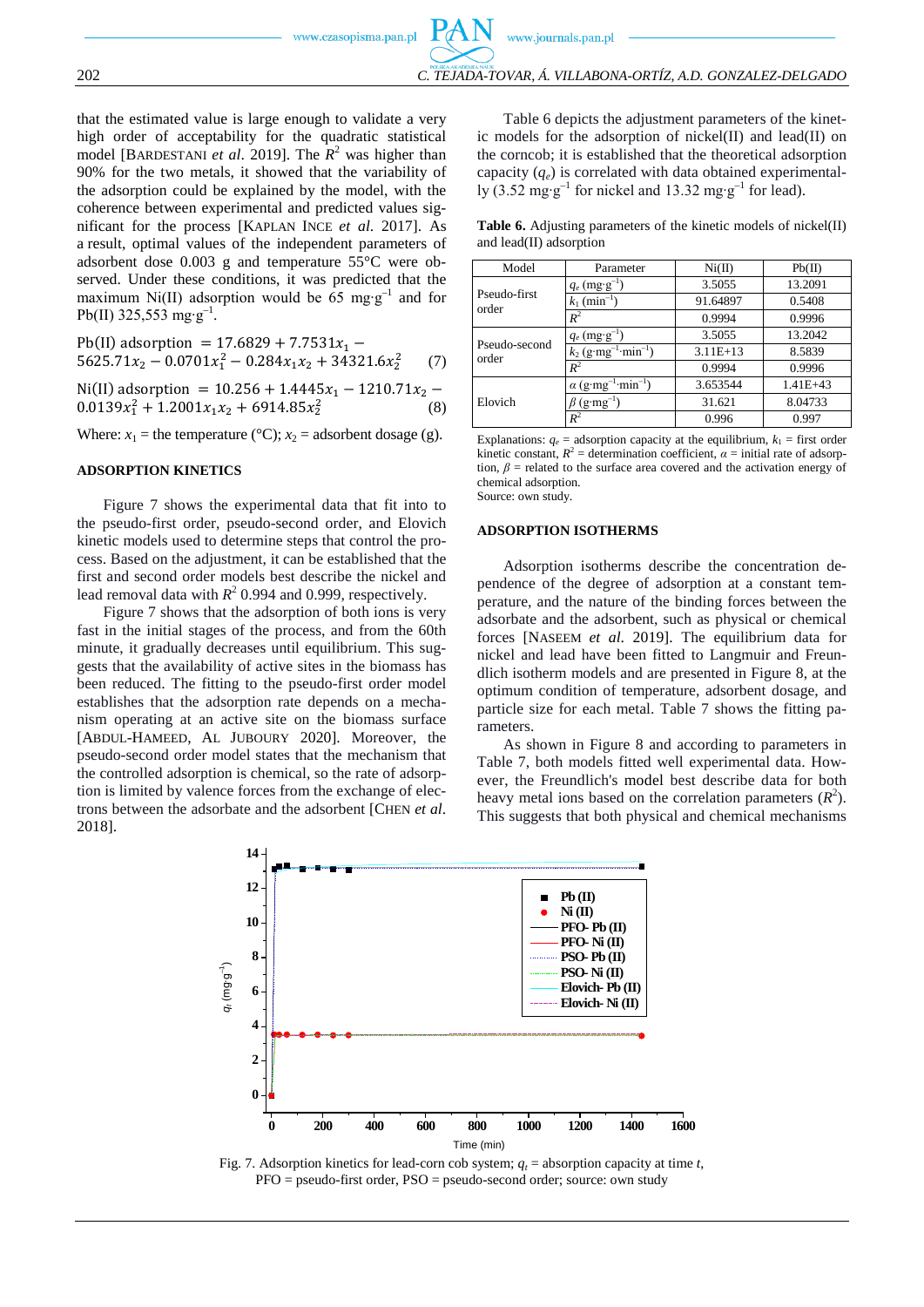

Fig. 8. Adsorption isotherms of investigated heavy metals on corn cob obtained by non-linear regression: a) Ni(II), b) Pb(II);  $C_e$  = concentration at the equilibrium,  $q_e$  = adsorption capacity at the equilibrium; source: own study

| <b>Table 7.</b> Fitting parameters of nickel(II) and lead(II) adsorption |  |  |
|--------------------------------------------------------------------------|--|--|
| isothermal models                                                        |  |  |

| Model      | Parameter                                             | Ni(II) | Pb(II)  |
|------------|-------------------------------------------------------|--------|---------|
|            | $q_{\text{max}}$ (mg·g <sup>-1</sup> )                | 1.5941 | 4.9944  |
| Langmuir   | $K_L$ (dm <sup>3</sup> ·g <sup>-1</sup> )             | 1248.6 | 14700.5 |
|            | $R^2$                                                 | 0.9481 | 0.9350  |
| Freundlich | $K_F (mg \cdot g^{-1}) (dm^3 \cdot mg^{-1})^{1.0821}$ | 0.162  | 7.240   |
|            | n                                                     | 0.899  | 0.821   |
|            | 1/n                                                   | 1.1123 | 1.2180  |
|            | $R^2$                                                 | 0.9532 | 0.9489  |

Explanations:  $q_{\text{max}} =$  maximum adsorption capacity,  $K_L =$  ratio of the adsorption/desorption rate,  $R^2$  = determination coefficient,  $K_F$  = parameter related to the affinity of the bioadsorbent for metal ions,  $n =$  parameter related to adsorption intensity. Source: own study.

have an effect on the adsorption process and that the process occurs on the heterogeneous outer surface of the biomass.

#### **ADSORPTION THERMODYNAMIC**

The thermodynamic consideration of the adsorption process is essential to decide whether the process is feasible or not, exothermic or endothermic. The van't Hoff equation was used to calculate the values of Δ*H*°, Δ*G*°, and Δ*S*°. The thermodynamic absorption parameters of Ni(II) and Pb(II) are reported in Table 8; enthalpy was found to have negative values for the removal of both metals, which indicates the exothermic character of the system. This is consistent with the increased removal of Pb(II) and Ni(II)

**Table 8**. Thermodynamic parameters

| Tempera-      |                    | $Ni$ (II)             |                    | $Pb$ (II)          |                    |                    |  |  |
|---------------|--------------------|-----------------------|--------------------|--------------------|--------------------|--------------------|--|--|
| ture          | $\wedge H^{\circ}$ | $\Delta S^{\rm o}$    | $\Delta G^{\circ}$ | $\Delta H^{\rm o}$ | $\Delta S^{\rm o}$ | $\Delta G^{\rm o}$ |  |  |
| $(^{\circ}C)$ |                    | $(KJ \cdot mol^{-1})$ |                    |                    |                    |                    |  |  |
| 306.9         | $-7.4995$          | $-0.05312$            | 8.7995             | 4.0653             | $-0.0259$          | 3.8912             |  |  |
| 328.2         |                    |                       | 9.9309             |                    |                    | 4.4435             |  |  |
| 349.4         |                    |                       | 11.0570            |                    |                    | 4.9932             |  |  |

Explanations:  $\Delta H^{\circ}$  = standard enthalpy,  $\Delta S^{\circ}$  = standard entropy,  $\Delta \hat{G}^{\circ}$  = Gibbs' standard free energy. Source: own study.

as temperature increases. Furthermore, the negative value of the adsorption entropy shows that the process presents a modification in the surface of the adsorbent, so reversibility is little possible [DOBROSZ-GÓMEZ *et al*. 2018]. The positive values of Gibbs' energy prove that the system is not spontaneous, so it is necessary to provide energy to the system [HAROON *et al*. 2016].

#### **CONCLUSIONS**

www.journals.pan.pl

It was found that the hydroxyl, carboxyl, and phenolic groups are the major contributors to the removal process and that Pb(II) forms coordination micro-complexes on the surface of the biomaterial, while Ni(II) forms bonds with the active centers. The best Ni(II) removal yields are achieved with 0.02 g of adsorbent and  $70^{\circ}$ C, while Pb(II) at 0.003 g and 55°C. The maximum Ni(II) adsorption capacity of 3.52 mg⋅g<sup>-1</sup> (86%) and 13.32 mg⋅g<sup>-1</sup> (94.3%) for Pb(II) was achieved at 250 and 330 min, respectively. Pseudo-first order and pseudo-second order models fit the data best, and Langmuir's and Freundlich's models describe the isotherm of the process. Thermodynamic parameters (∆*H*°, ∆*G*°, ∆*S*°) suggest that the adsorption process of both cations is exothermic, irreversible, and not spontaneous.

# **REFERENCES**

- ABDUL-HAMEED H.M., AL JUBOURY M.F. 2020. MgFe-doubled layers hydroxide intercalated with low cost local adsorbent using for removal of lead from aqueous solution. Journal of Water and Land Development*.* No. 45 (IV–VI) p. 10–18. DOI [10.24425/jwld.2020.133041.](https://doi.org/10.24425/jwld.2020.133041)
- BABAZADEH R., RAZMI J., PISHVAEE M.S, RABBANI M. 2017. A sustainable second-generation biodiesel supply chain network design problem under risk. Omega. Vol. 66 p. 258–277. DOI [10.1016/J.OMEGA.2015.12.010.](https://doi.org/10.1016/J.OMEGA.2015.12.010)
- BARDESTANI R., ROY C., KALIAGUINE S. 2019. The effect of biochar mild air oxidation on the optimization of lead(II) adsorption from wastewater. Journal of Environmental Management. Vol. 240 p. 404–420. DOI [10.1016/j.jenvman.2019.](https://doi.org/10.1016/j.jenvman.2019.03.110) [03.110.](https://doi.org/10.1016/j.jenvman.2019.03.110)